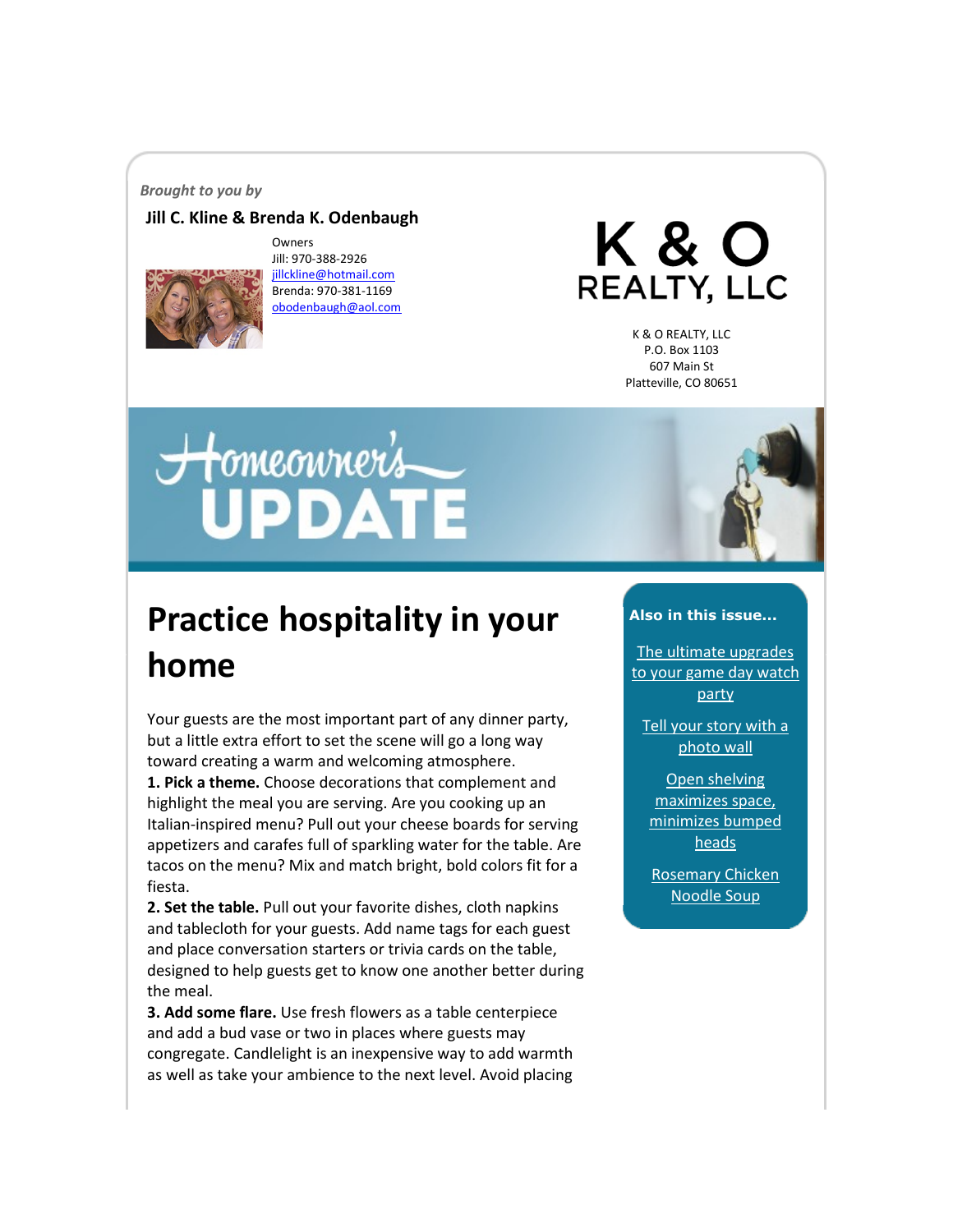anything on the table that will be too tall for your guests to see across the table when seated.

**4. Choose the soundtrack.** Craft your playlist ahead of time with music that fits your theme – and include a few of your guests' favorites. They'll appreciate the thought that went into choosing the perfect soundtrack for the meal.

[Print This Article](http://www.tpmco.com/pmcwebdata/enewsletters/2018-02/3514166_1.html)



## <span id="page-1-0"></span>**The ultimate upgrades to your game day watch party**

Basketball season brings lots of excitement, and these five ideas will instantly upgrade your watch party.

1. A large TV screen adds to the atmosphere and showcases the important details. Also, make sure your screen is clear of dust and fingerprints. Use a dust spray for electronics to transform your picture from dull to crystal clear in an instant.

2. Is your sound quality up to par? Investing in a new sound system, whether it's surround sound or simply adding a sound bar, upgrades your game-watching experience as well as family movie night.

3. Comfortable, roomy seating and a low table within close proximity make snacking easy.

4. Speaking of snacking, consider adding a healthy veggie tray to your classic game staples like wings and nachos.

5. Get creative with decorations that reflect your favorite teams for the ultimate super-fan viewing experience.

[Print This Article](http://www.tpmco.com/pmcwebdata/enewsletters/2018-02/3514166_2.html)

## <span id="page-1-1"></span>**Tell your story with a photo wall**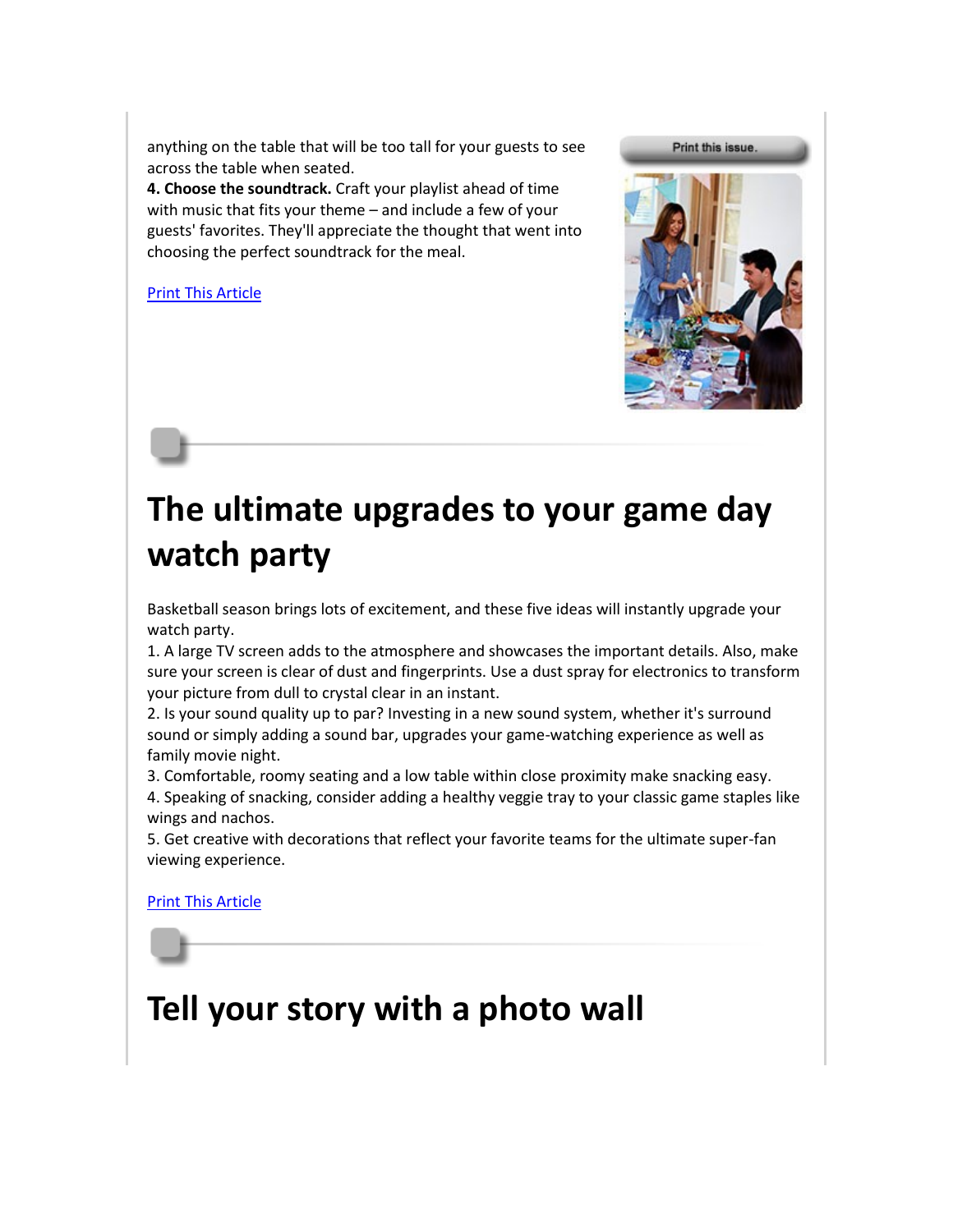If you preserve every family memory in a scrapbook or on Instagram, you may want to take those photo-worthy moments to the wall. You can create a photo wall anywhere in your home, but some of the most popular choices are stairways, great rooms and bedrooms. Focusing on a broad theme can be a fun way to display a visual narrative. Themes can span years and a variety of experiences. Choosing an adjective like "joy" or "candids" will help you decide which photos will appear on the wall.

If you seek a minimalist aesthetic, then frame your photos with large white mattes or place them on the wall with several inches between the frames.

Display your favorite vignette to zoom in and go more in-depth with a certain memory, such as a family photo shoot, adventurous antics during a summer camping trip, or an epic sports journey.

Don't be afraid to try something different! Mix and match photo sizes, frame styles, and blackand-white with color photos. Adding creative touches such as antique frames, clocks, maps, or signs give the wall splashes of color and a focal point.

Before hammering in the first nail, Crate & Barrel recommends mapping out your design with craft paper and painters tape. This is a smart way to troubleshoot your design and make sure it's exactly what you imagined.

#### [Print This Article](http://www.tpmco.com/pmcwebdata/enewsletters/2018-02/3514166_3.html)

## <span id="page-2-0"></span>**Open shelving maximizes space, minimizes bumped heads**

You may have noticed that the latest trend on Pinterest and in home improvement stores is open shelving, or maybe you're just sick of bumping your head on an open cabinet door. Whatever your motivation might be, open shelving can give your room a facelift. And save you from bumping into that cabinet door again.

"Simplistic groupings and color choices are key so that the space looks open and airy," says Joanna Gaines of HGTV's *Fixer Upper* program.

#### **Full open shelving**

Not only does it create more visual space and interesting lines, full open shelving is also easy to clean and provides quick access to items you use on a regular basis. Here is your excuse to invest in that set of copper pots you've been eyeing.

#### **Partial open shelving**

For the less ambitious, this gives your kitchen a splash of color and personality without revealing your more practical items. Do you hesitate to put your well-loved pots and pans on display? Utilize cookbooks, succulent plants, herbs, or bowls of fruit and veggies to decorate your shelves.

#### **Beyond the kitchen**

While the kitchen might be the go-to open shelving space, your home office and dining room